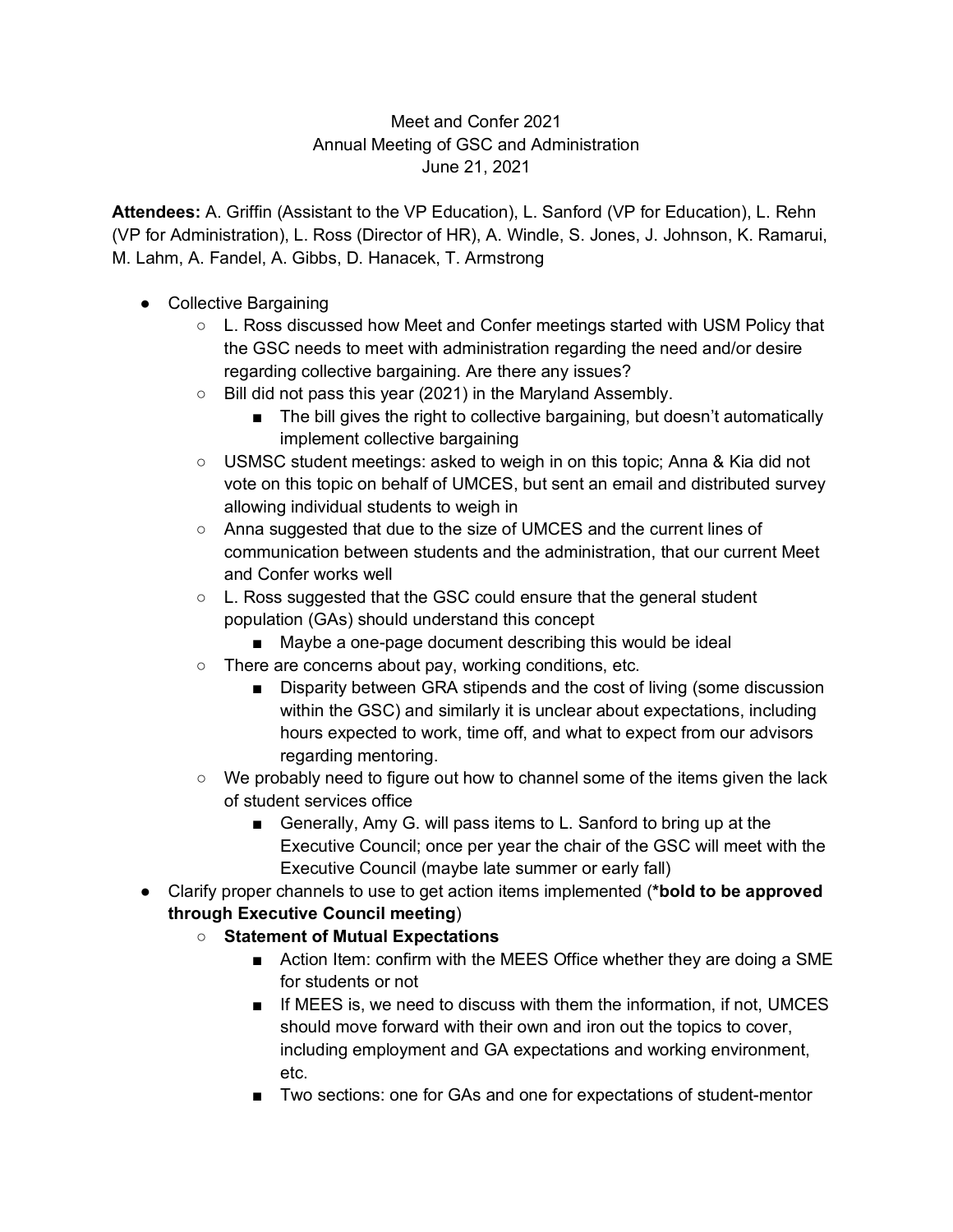- Action Item: Amy to move forward with employment form for GRAs and a separate form for Mutual Expectations
- If issues with SME outcomes, then the VPE needs to step in and host discussions
- **Updating GSC bylaws/ policies**
	- Anna and Kia made recommended changes to current Policy and would like EC to approve them
- **Code of Conduct** 
	- Larry- Final draft will be distributed soon
- Follow-up meeting in the Fall to finalize action items
	- The Executive Council route might work as the follow-up meeting for discussing these points; students agreed
- Distance learning
	- There is a wish that labs would better accommodate distance learning; can we encourage lectures to be recorded?
		- How can we best accommodate all students? What avenues are there for feedback? Accommodating students with disabilities? Better expectations and plans in the syllabi
		- Hearing difficulties, other things that might affect virtual learning
		- Zoom has a subtitle feature, should encourage to have a repository for lectures that are recorded
		- Might require education on the side of the faculty as well (resources, guidance, best practices, etc.)
		- Could post on Moodle, privately on youtube, etc. ensure it is only the face of the professor (add this to best practices)
	- Kia will bring this up at next UMCES PCC meeting
- Applied Env Science Course
	- Each time this course is taught, there are slightly different issues.
	- $\circ$  This year they used reports from the previous year with names on it, whereas in previous years they had lengthy reports due that seemed to be too much work for the number of credits
	- $\circ$  The course is not accomplishing what it set out to do and has some problematic elements
		- There is not a precise way to describe the class and its goals
	- $\circ$  Policy (though the 2021 syllabus states it is not this) and collaboration, two main topics of the course, are not executed well
	- $\circ$  The faculty need to have the ability to encourage feedback and discuss how it is a difficulty course to teach, but that everyone would benefit from moving forward with being this up front
	- True collaboration is not just mixing scientists, but to promote collaboration between different departments (sociology, economics, science, etc.), potentially through panel discussions
	- Kia will bring this up at next UMCES PCC meeting
- Anna followed up with email about potential GSC Budget